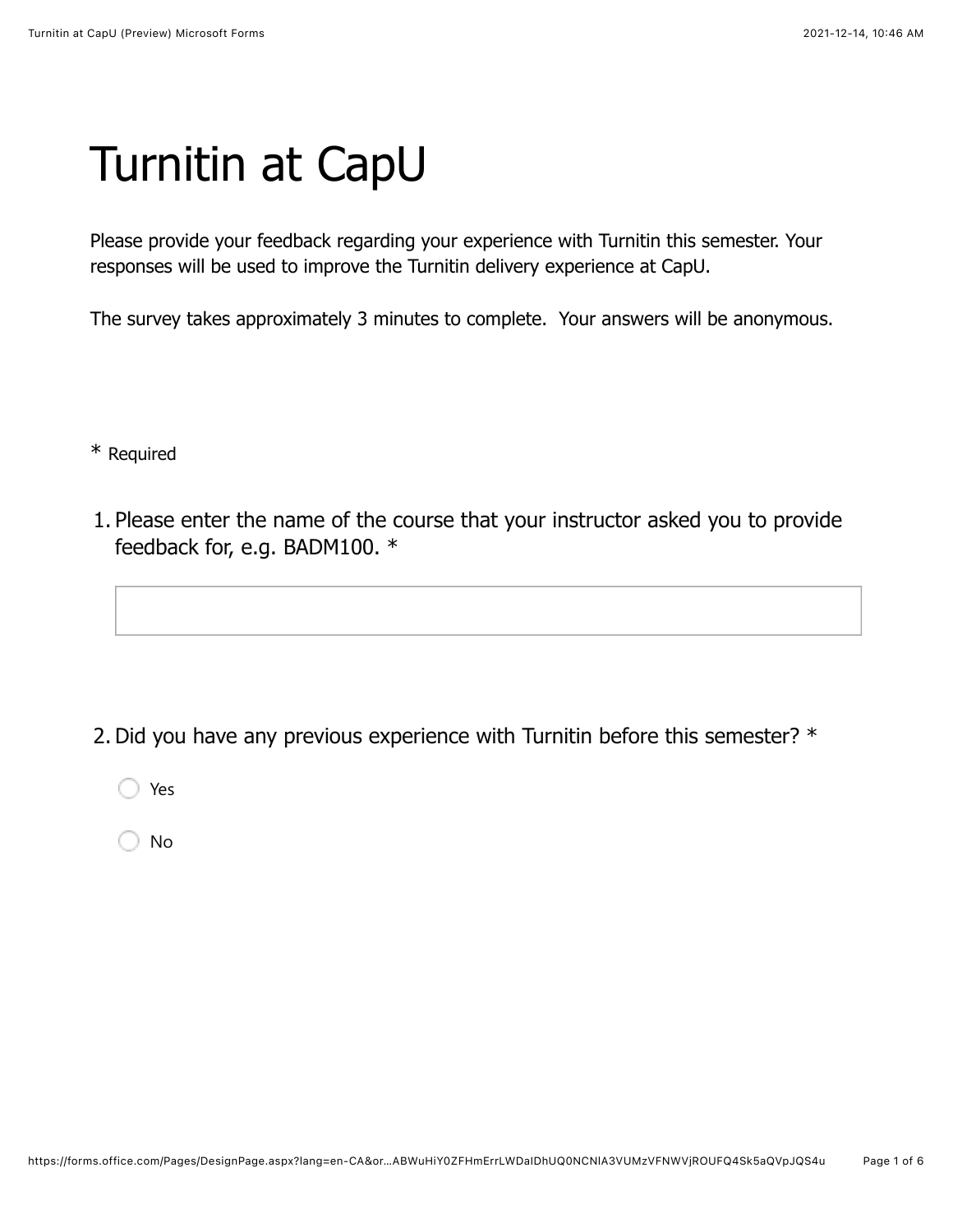- 3. How did you learn about using Turnitin in this course? (Choose all that apply) \*
	- There was a statement about Turnitin on the course syllabus
	- Information explaining how to use Turnitin was provided on the course eLearn page.
	- My instructor explained how to use Turnitin during a class.
	- A short orientation exercise was conducted during class.
	- My instructor sent out an email with instructions for using Turnitin.
	- Information about using Turnitin was not provided.

| I don't remember. |
|-------------------|
|                   |
| Other             |

- 4. My instructor allowed me to view the Similarity Score and Similarity Report prior to the Assignment submission deadline. \*
	- Yes.

No.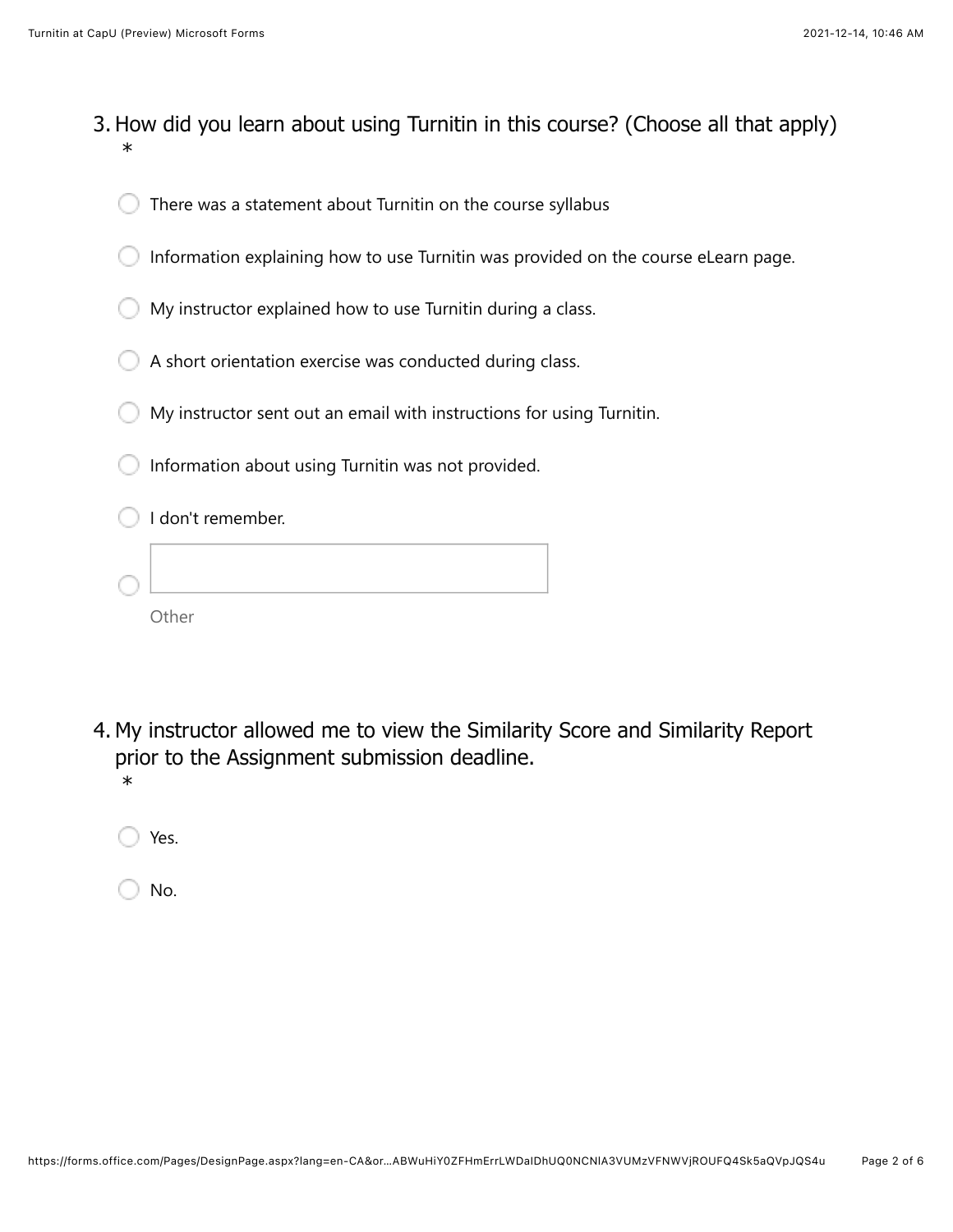5. What was the Similarity Score for the last assignment you submitted? \*

 $0 - 24%$ 

- $\bigcirc$  25 49%
- $\bigcirc$  50 74%
- $\bigcirc$  75 100%
- I don't remember
- 6. For the last assignment you submitted, did you use the Similarity Report to revise your work before the submission deadline? \*
	- Yes

No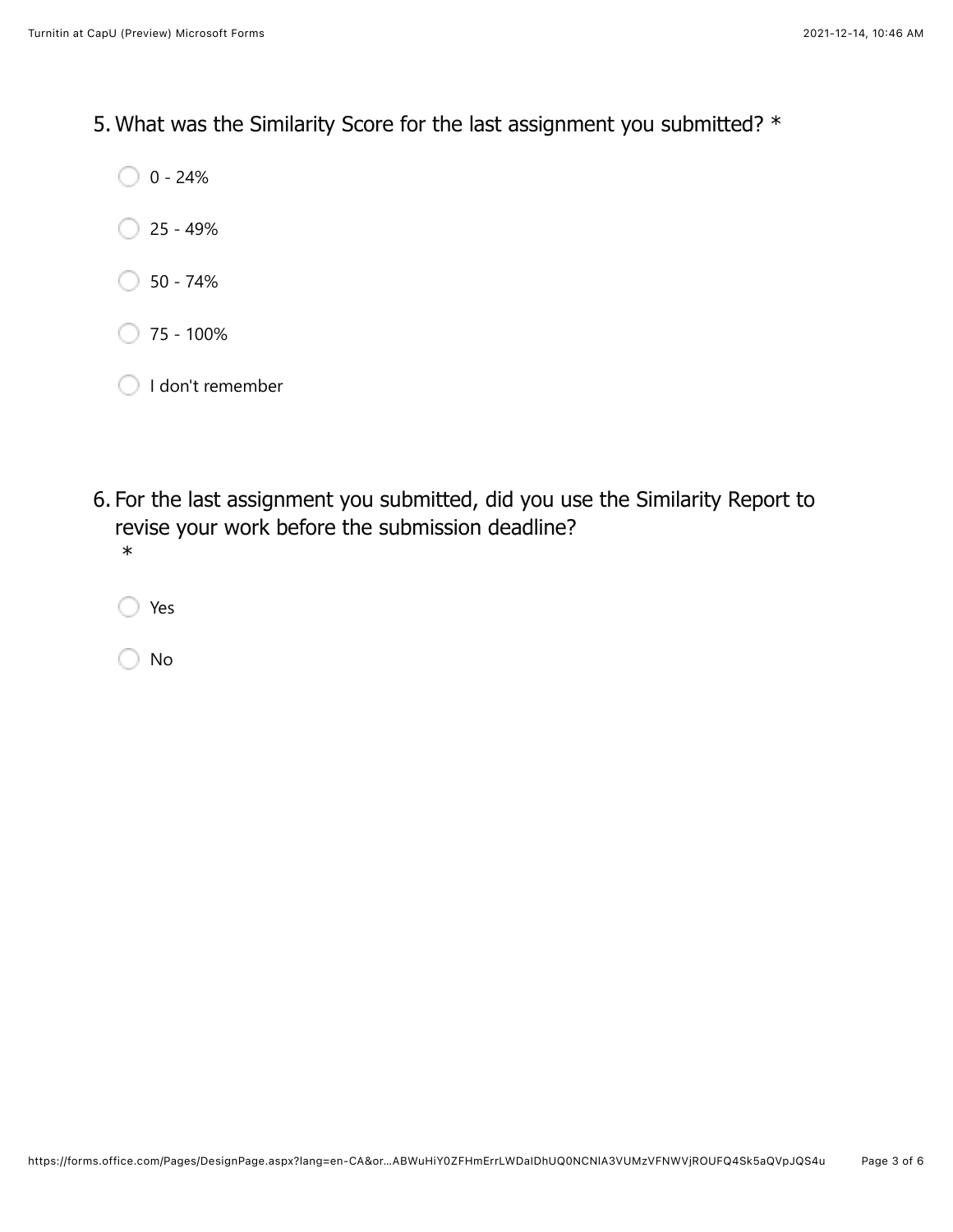- What was the main reason for not using the Similarity Report to make changes 7. to your submission? \*
	- I didn't know how to access the Similarity Report C
	- I didn't need to
	- I didn't give myself enough time
	- I didn't know what the Similarity Report meant
	-

**Other** 

8. What changes did you make after reviewing the Similarity Report? \*

| I deleted content |  |
|-------------------|--|
|                   |  |

- $\bigcirc$  I added quotation marks
- I paraphrased some of the wording
- I added in-text citations
- I added references to my bibliography
	-

**Other**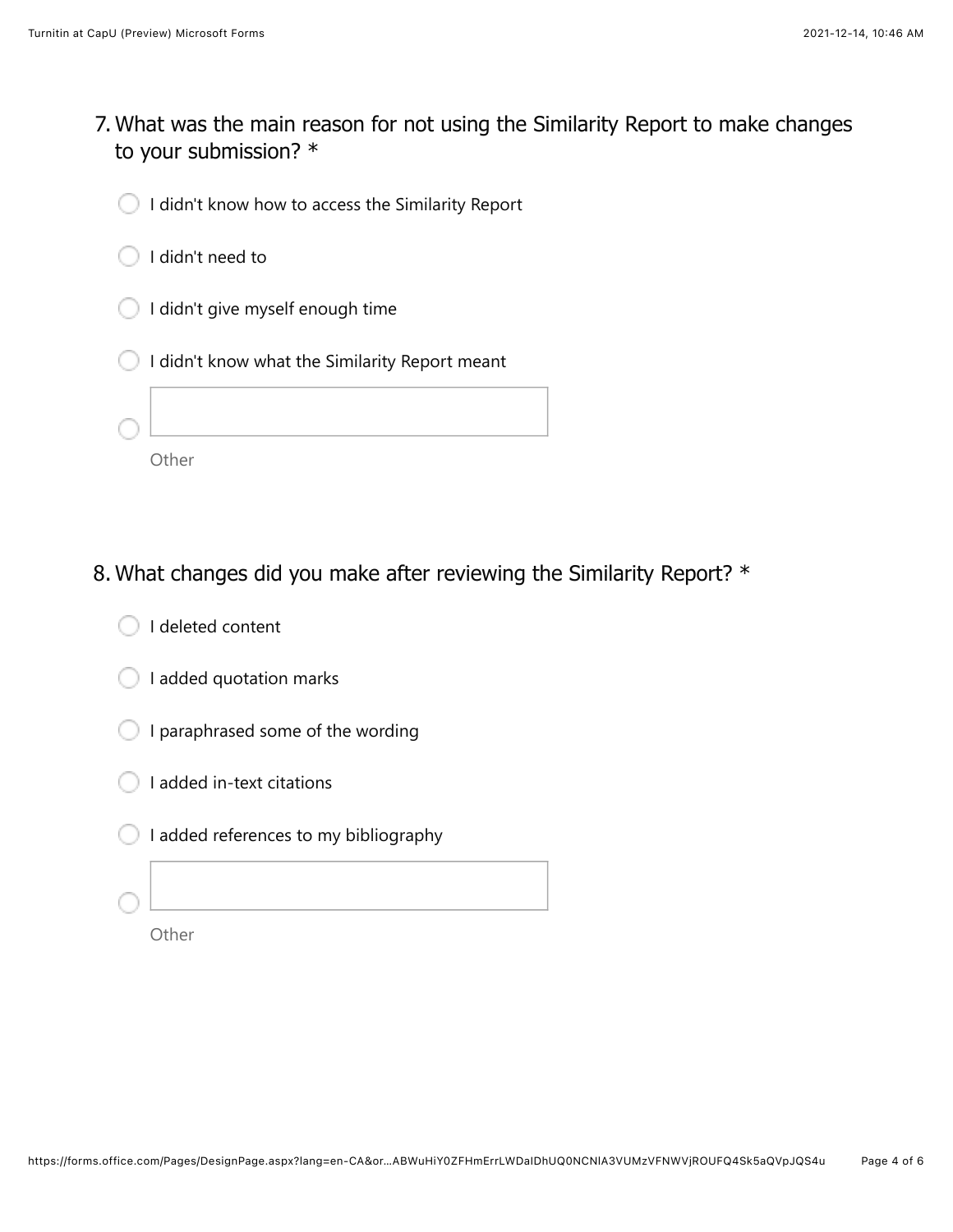## 9. Please rate your agreement with the following statements. \*

|                                                                                                  | Strongly<br>disagree | Disagree | Agree | Strongly agree |
|--------------------------------------------------------------------------------------------------|----------------------|----------|-------|----------------|
| Turnitin helped me to<br>avoid plagiarizing.                                                     |                      |          |       |                |
| Using the Similarity<br>Report helped me to<br>improve my writing.                               |                      |          |       |                |
| Using the Similarity<br>Report helped me to<br>get a better<br>understanding of<br>paraphrasing. |                      |          |       |                |
| I'm glad that my<br>instructor used Turnitin<br>in this course.                                  |                      |          |       |                |
| I wish my other<br>instructors also used<br>Turnitin.                                            |                      |          |       |                |

## 10. Do you have any concerns regarding Turnitin?